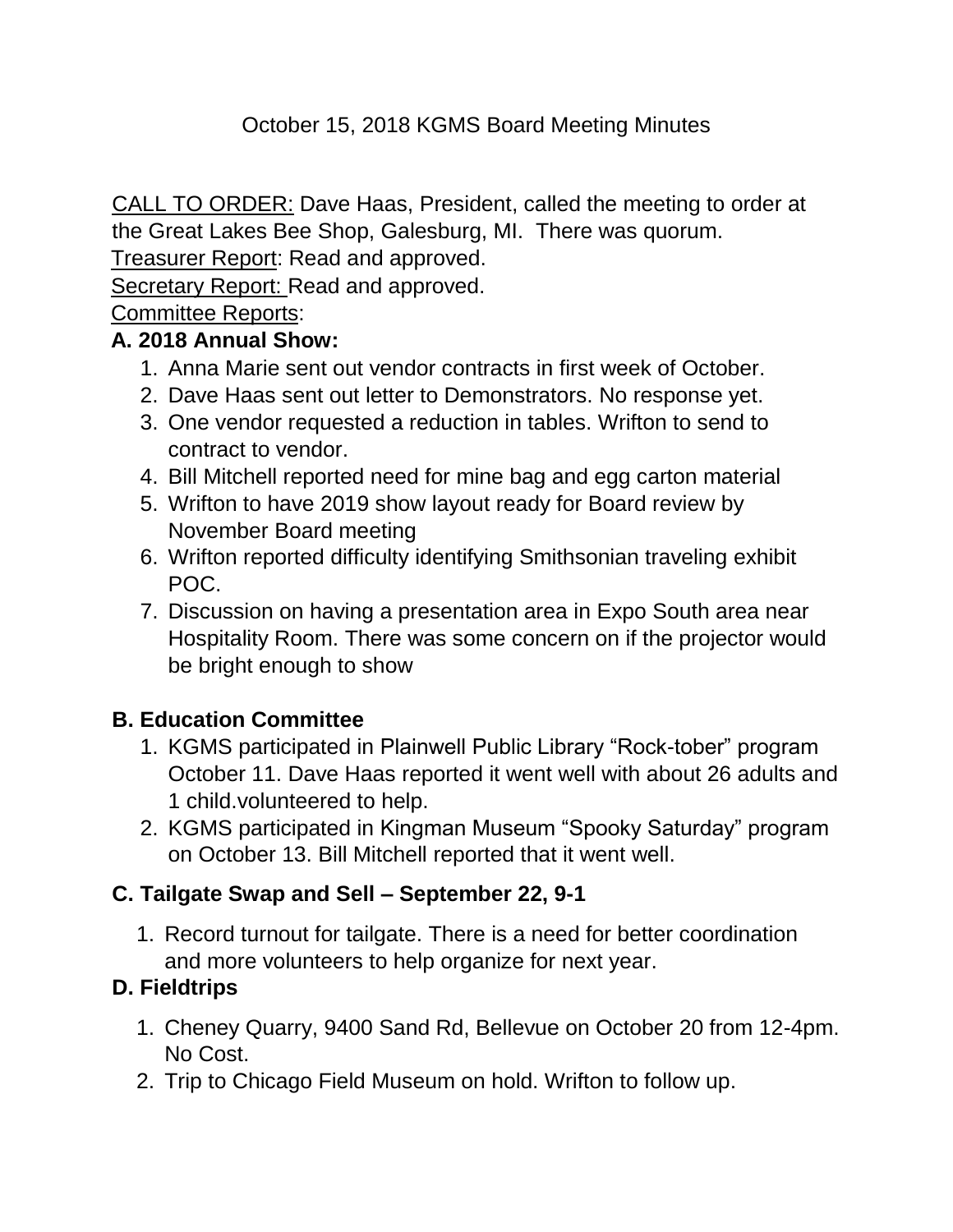## **E. Club Trailer, Library and Lapidary Equipment**

- 1. Discussion on moving Library and Lapidary Equipment from club trailer on Dave Haas property to Great Lakes Bee Supply in hopes of attracting more attendance/interest in Lapidary classes
- 2. The Board agreed that the equipment cannot be at a location that would jeopardize the tax-exempt status of club and that there be no favoritism given to any particular rock shop in determining its location. Chet Parrow reported that the equipment is owned by KGMS and that any funds earned from a sale of a product made using the equipment would go to KGMS.
	- a. Another club lost their public space when split occurred in the club due to members using club equipment and keeping sales of what they made.
- 3. Discussion on whether change of location would change Liability Insurance cost of equipment. Chet to follow up.
- 4. Discussion on current condition of trailer and equipment. Trailer is not temperature controlled which may harm equipment. Dave reported that the trailer does need some new lights and that some equipment needs new grinding wheels.
- 5. Discussion on member interest in using the equipment with general feeling that the equipment was being underutilized by members. Only club members can use the equipment and must attend an orientation on how to use equipment before using it on their own. Dave Haas has a list of club members who have completed the orientation course. It was mentioned that members often signed up for a class and then did not show. This occurred often when equipment was stored at Starbuck residence. Wrifton reported that he has persons interested in taking a Lapidary class. It was suggested that interested persons who sign up for a class pay in advance.
- 6. Board reviewed rules for using the equipment:
	- a. Must be a member of KGMS
	- b. Must have completed orientation course on using equipment
	- c. Must follow all club rules while using equipment
	- d. Can only use equipment during designated times set by the club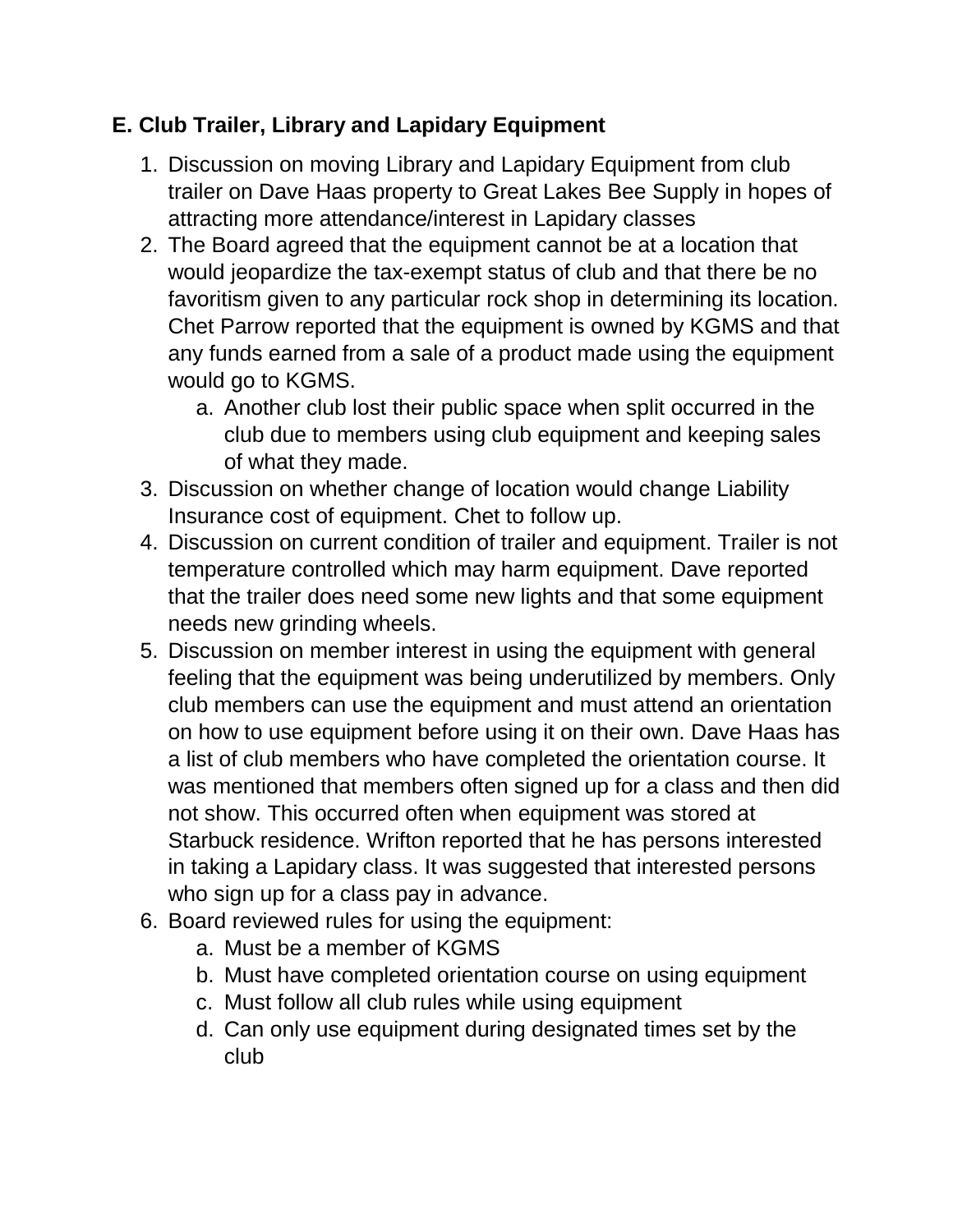7. Motion was made to move a selection of Lapidary equipment used for Lapidary/Cabbing class and Club Library from Dave Haas residence to Great Lakes Bee Supply (Wrifton's Shop) in Galesburg for trial basis to be evaluated at the 20 May 2019 Board Meeting. Move of trailer TBD. Motion was seconded and passed.

## **F. Christmas Party**

1. Suggestion to have a small live auction where each member donates one rock specimen. Member has option to split sale of item with club 80% to club-20% to member or 100% to club. Minimum value of item to be set by seller and must be reasonable. The club would donate proceeds from auction to a local charity.

2. Bill Mitchell will be out of town during Christmas Party so club needs someone to cook turkey

3. Wrifton to post Christmas Party info on website.

## **G. Miscellaneous**

- 1. Chet to check with Advia Credit Union about transferring some money to get a higher interest rate.
- 2. Board member were given revised version of Bilaws to review before November Board meeting.

Meeting adjourned at 9:00p.m. Next Board Meeting November 15, 2018 7:00p.m.

Cynthia Gauthier **Date Approved as corrected**: November 15, 2018 Recording Secretary